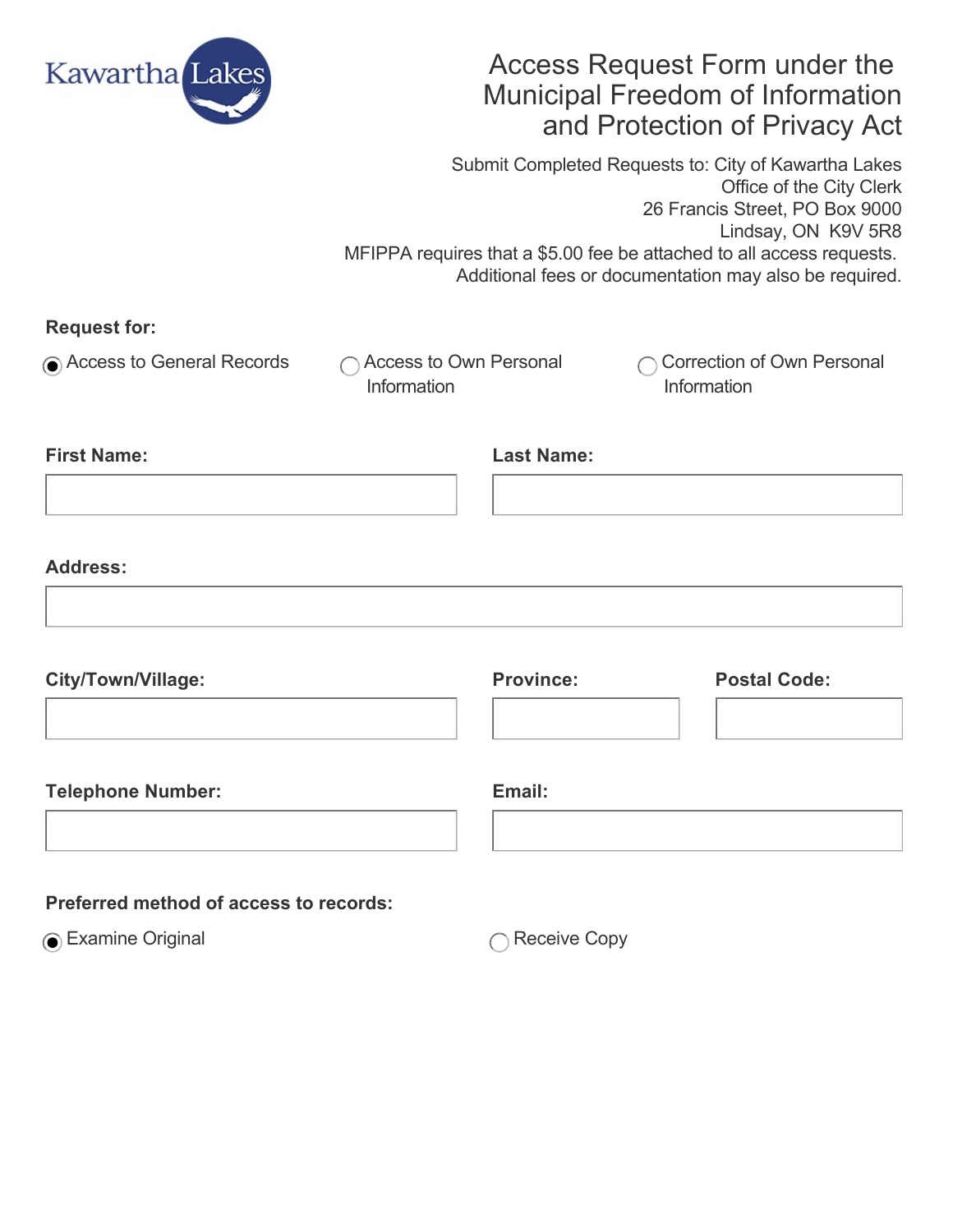**Detailed description of the requested records or files, or personal information to be corrected. (Suggestion: A numbered list of records is clearer to staff than a list of questions)**

| What are the dates of the       |
|---------------------------------|
| information you are requesting, |
| if applicable (use date format  |
| yyyy-mm-dd):                    |

| From: | To: |  |
|-------|-----|--|
|       |     |  |

**If request is for access to, or correction of, own personal information records the last name appearing on the records is:**

Note: If you are requesting a correction of personal information, please indicate the desired correction and, if appropriate, attach any supporting documentation. You will be notified if the correction is not made and you may require that a statement of disagreement be attached to your personal information.

| <b>Signature:</b> | Date: |
|-------------------|-------|
|                   |       |
|                   |       |
|                   |       |
|                   |       |

For Institution Use Only

**Date Received: Request Number: Comments:**